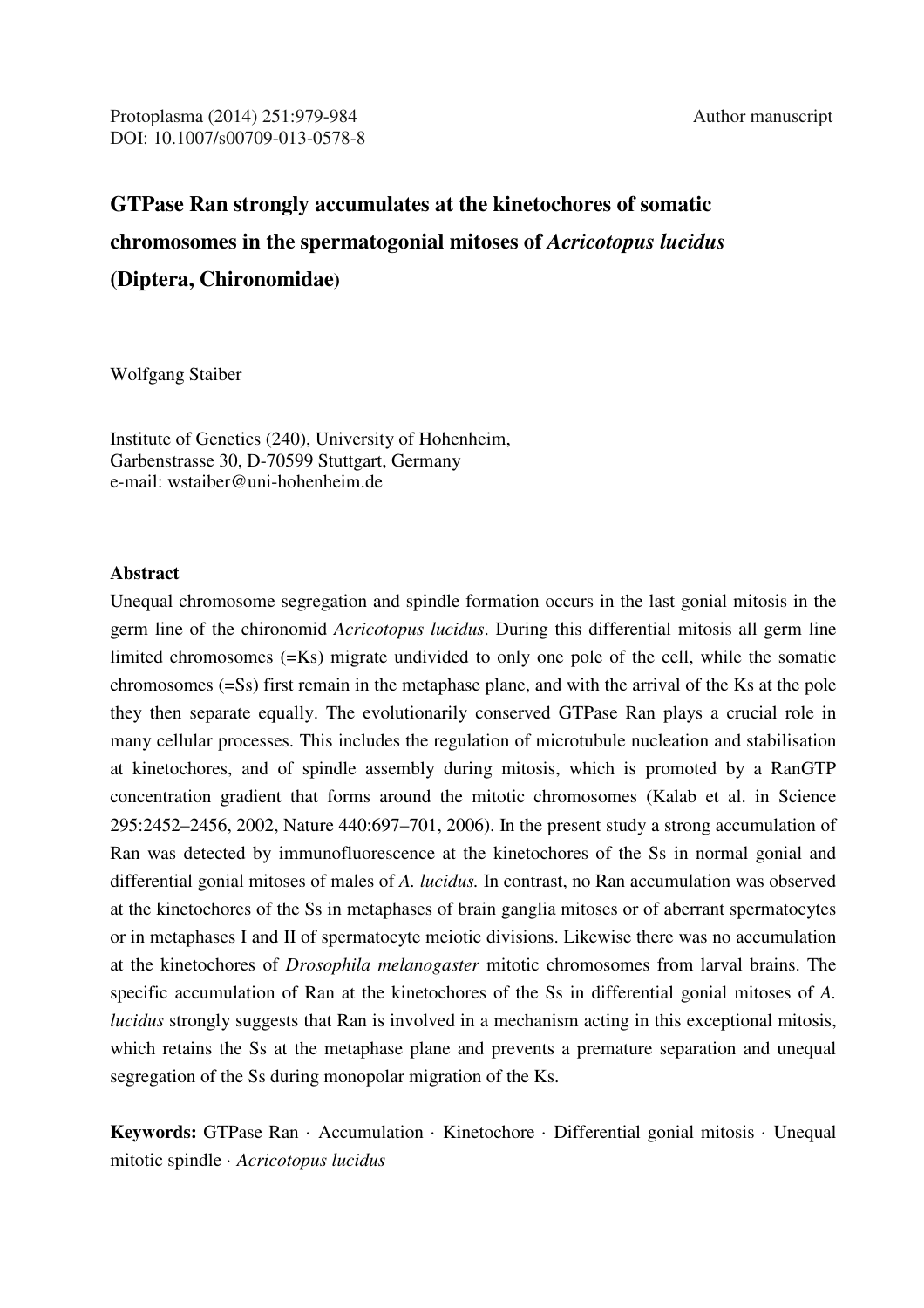### **Introduction**

An unusual spindle formation and unequal chromosome segregation are special features of the last gonial mitosis in the chironomid *Acricotopus lucidus*. The result of this differential mitosis, in which initially all germ line-limited chromosomes (=Ks; K is derived from 'Keimbahn', Bauer and Beermann 1952) move as unseparated sister chromatids to one spindle pole, while the somatic chromosomes (=Ss) remain at the metaphase plane and then divide equally, is two daughter cells with quite different chromosome constitutions. The cell getting all the Ks and two sets of Ss passes through meiosis, while the cell receiving only two S sets develops into a nurse cell in the female and into an aberrant spermatocyte in the male (Staiber 2008). Both daughter cells remain connected by a cytoplasmic canal. The monopolar migration of the undivided Ks in the last gonial mitosis compensates for the elimination of about half of the Ks in the first division of the primordial germ cells (White 1973; Redi et al. 2001). The presence of the Ks in the germ line is essential for normal gametogenesis (Bantock 1970). During early syncytial embryonic divisions all Ks are eliminated from the future somatic nuclei (Staiber 2000).

 Ran, a Ras-related small GTPase, is involved in the regulation of various processes during the cell cycle, including microtubule nucleation around chromosomes and spindle assembly, spindle checkpoint control, post-mitotic formation of the nuclear envelope and control of nucleocytoplasmic transport (reviewed in Clarke and Zhang 2008; Kalab and Heald 2008). During mitosis a chromosome-centered RanGTP concentration gradient is generated due to the opposed activities of the chromatin-associated guanine nucleotid exchange factor RCC1 (regulator of chromosome condensation 1) and the Ran GTPase-activating protein RanGAP1 (Carazo-Salas et al. 1999; Kalab et al. 2002). The existence of the RanGTP gradient was detected using fluorescence resonance energy transfer (FRET)-biosensors that visualised the Ran nucleotide state around metaphase chromosomes (Kalab et al. 2002, 2006). A high RanGTP concentrations results in the release of spindle assembly factors such as TPX2 and HURP from importins effecting microtubule nucleation, stabilisation at the kinetochores and spindle formation (Gruss et al. 2001, Sillje et al. 2006, Casanova et al. 2008).

 In the present study, the distribution of Ran was analysed by indirect immunofluorescence in the exceptional differential gonial mitosis of *A. lucidus*, which displays unseparated monopolar moving chromosomes, and arranged chromosomes still in the metaphase plane, in a single cell. Interestingly, a strong accumulation of Ran was detected at the kinetochores of the remaining Ss. Except for one S-like K, which shares highly repeated centromere-specific DNA sequences with the Ss, and sometimes stays in the metaphase plane together with the Ss in differential mitosis (Staiber 1988; Staiber et al. 1997), all other Ks showed no Ran accumulation in gonial metaphases.

 The substantial accumulation of Ran at the kinetochores of the Ss in differential gonial mitosis strongly supports the idea that Ran is involved in a mechanism that regulates the successive monopolar and bipolar migrations of Ks and Ss and controls the equal segregation of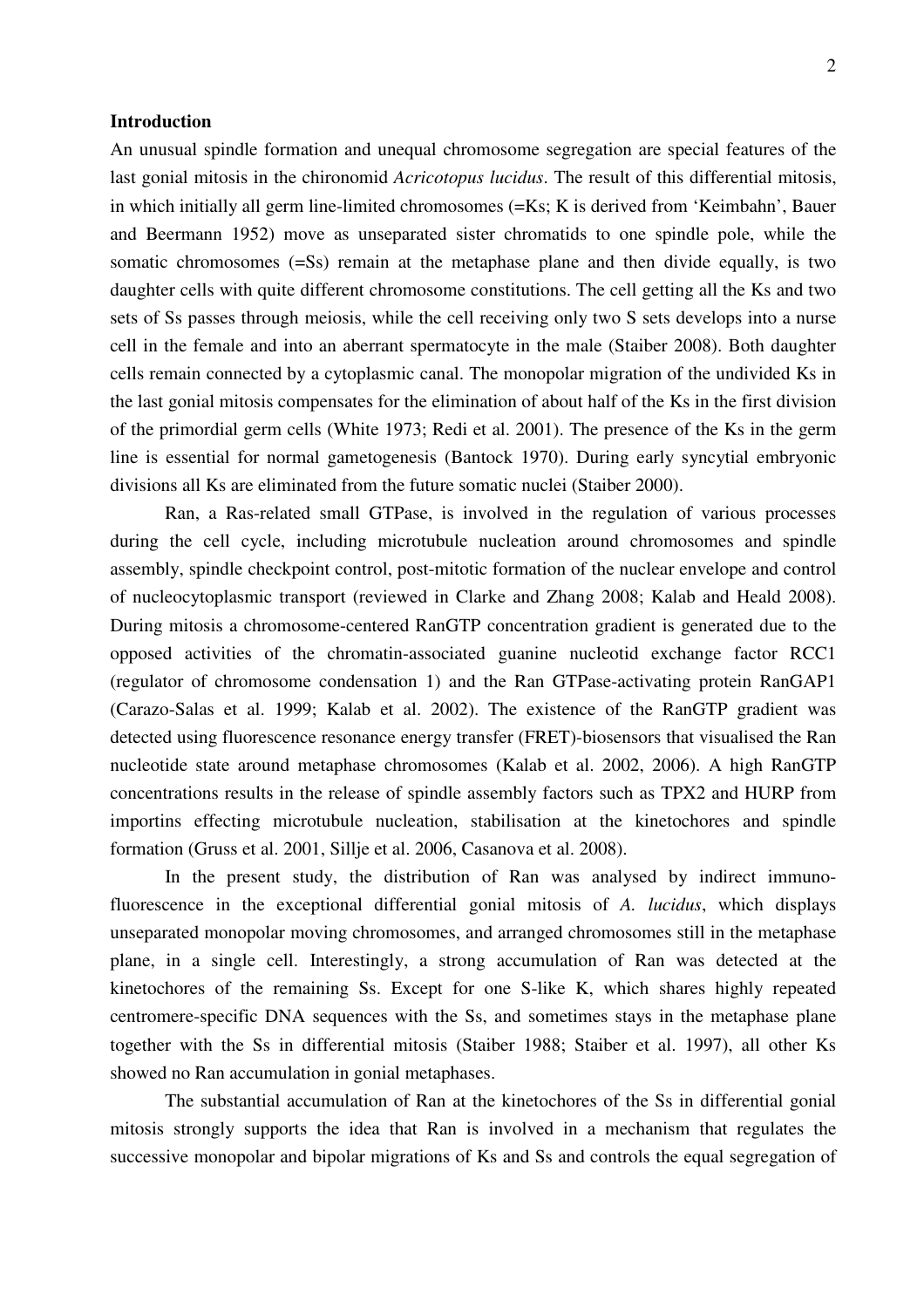the Ss, thereby ensuring that the germ line cell that will enter into meiosis receives two whole sets of Ss and of Ks.

# **Material and methods**

## *Chromosome preparation and immunofluorescence*

Chromosome preparations of spermatogonial mitoses, male meiotic stages and brain ganglia mitoses of young fourth instar larvae and prepupae from a laboratory stock of *Acricotopus lucidus* (Diptera, Chironomidae), and of brain mitoses of third instar larvae from a *Drosophila melanogaster* Oregon wild-type strain, were made as described in Staiber (2012). Preparations were then treated with  $0.4\%$  Triton<sup>®</sup> X-100 in phosphate buffered saline (PBS), pH 7.4, under gentle agitation for 4 h, blocked with 4% non-fat dry milk in PBS, pH 7.4, for at least 4 h, overlayed with a polyclonal rabbit anti-Ran antibody (Cell Signaling; #4462, lot 1; New England BioLabs, Braunschweig, Germany) diluted 1:50 in PBS with 3% bovine serum albumin (BSA). They were then incubated in a moist chamber under plastic coverslips at 5°C for about 40 h. After removal of the coverslip the preparations were washed four times for 10 min each in 0.2% Tween<sup>®</sup>20 in PBS, pH 7.4, at room temperature and covered with fluorescein (FITC)-conjugated goat anti-rabbit antibody (Jackson ImmunoResearch, Dianova, Hamburg, Germany) diluted 1:50 in PBS with 3% BSA at 5°C overnight. After three final washes, the chromosomes were stained with 0.2  $\mu$ g/mL 4',6-diamidino-2-phenylindole (DAPI; Serva, Heidelberg, Germany) in PBS, pH 7.4, for 5 min, rinsed in PBS and mounted in Vectashield antifade solution (Vector Laboratories, Burlingame, CA, USA). Images were taken with a Canon 450D digital camera on a Zeiss Axioplan epifluorescence microscope (Carl Zeiss, Germany) using a Plan-Neofluar 100/1.3 objective, and were further processed with Corel Photo Paint and CorelDraw software (Ottawa, ON, Canada).

#### *Microtubule staining in living cells*

Living spermatogonial cells were prepared and stained with 1  $\mu$ M Oregon Green 488 paclitaxel (Molecular Probes, Invitrogen, Eugene, OR, USA) and 1 µg/ml 4',6'-diamidino-2-phenylindole (DAPI; Serva, Heidelberg, Germany) as described in Staiber (2007).

#### *Immunoblot analysis*

For the preparation of protein extracts, early embryos of *A. lucidus* (0 - 4 ½ h hours after egg deposition), *Drosophila* Schneider 2 (S2) cells and human K562 cells were washed in PBS and homogenised on ice in RIPA I buffer (50 mM Tris-HCl, pH7.5, 150 mM NaCl, 1% Triton<sup>®</sup> X-100, 0.1% SDS) and protease inhibitor cocktail (Roche, Basel, Switzerland). The homogenates were placed on ice for 20 min and centrifuged for 15 min at 4°C in a Biofuge 22R (Heraeus Sepatech, Osterode, Germany). A loading buffer was added to the supernatant and the probes were run on 12.5% SDS-PAGE followed by immunoblot blot analysis using the rabbit anti-Ran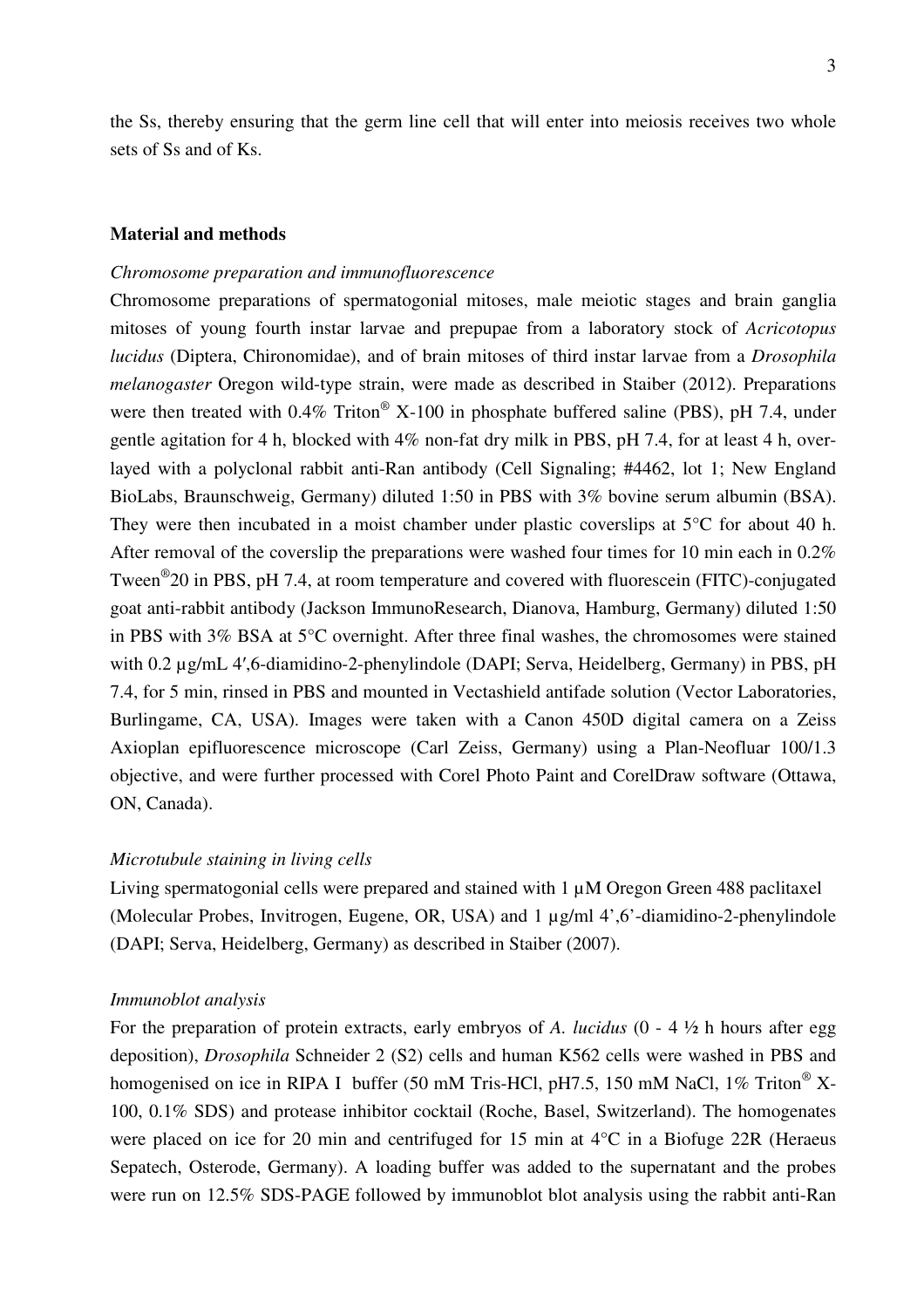antibody (1:250, Cell Signaling; #4462, lot 1; New England BioLabs, Braunschweig, Germany) and then a goat anti-rabbit antibody (IgG) conjugated with alkaline phosphatase (1:500, Jackson ImmunoResearch, Dianova, Hamburg, Germany).

# **Results**

Gonial cells of *A. lucidus* possess, in addition to the two chromosome sets of Ss,  $2n = 6$ , a variable number of 6 to 16 Ks (Staiber 1988). In the last 'differential' gonial mitosis an asymmetric spindle is formed which is clearly visible when all Ks move undivided to one pole, while the Ss remain arranged in the metaphase plane (Fig. 1a). The distances from the metaphase plane to the two spindle poles are significantly different. Extensive arrays of microtubules extend poleward, moving the Ks towards one pole. In contrast, opposite-directed microtubule arrays of about equal density, but of different length, extend from the unseparated Ss to both poles (Fig. 1a). During anaphasic movement of the equally segregating Ss the polar microtubules push the spindle poles apart (Fig. 1b).

 Immunostaining of differential mitoses with an anti-Ran antibody reveal intense fluorescent signals at the kinetochores of the remaining Ss, which show conspicuous close pairing of the homologues, while the Ks are devoid of signals (Fig. 1c). The separated poleward moving anaphase Ss display no Ran staining at the kinetochores (Fig. 1d). An accumulation of Ran at the S kinetochores becomes apparent in prometaphase of differential gonial mitosis (Fig. 2e) and is clearly visible in metaphase (Fig. 2f). Clear Ran signals at the kinetochores of the Ss were also detected in metaphases of normal gonial mitoses preceding the differential mitosis (Fig. 1g), but not in the following anaphases with equally segregating Ss and Ks (Fig. 1h).

 According to the product information of the manufacturer, the polyclonal anti-Ran antibody used in this study was produced by immunising rabbits with two synthetic peptides corresponding to amino acids surrounding Arginin 29 and Asparagin 142 of human Ran. A species cross-reactivity of the antibody was predicted for *Drosophila* based on 100% sequence homology. To check this, protein extracts from *D. melanogaster* Schneider 2 (S2) cells and human K562 cells, and from early embryos of *A. lucidus,* were separated by SDS-PAGE and analysed by subsequent immunoblotting using the anti-Ran antibody (Fig. 1t). Clear bands at about 24 kDa appeared in all protein extracts (Fig. 1t) corresponding to the predicted molecular weight of 24.4 kDa deduced from the amino acid sequence of human Ran (P62826, UniProtKB/Swiss-Prot).

 In contrast to differential gonial mitoses, no accumulation of Ran was detected at the kinetochores of the paired Ss in metaphases of larval brain ganglia mitoses of *A. lucidus* (Fig. 1i), and at the kinetochores of ganglion metaphase chromosomes of *D. melanogaster* (Fig. 1j).

 In each Ran immunostaining series of ganglion mitoses of *Acricotopus* and *Drosophila*, preparations of differential gonial mitoses of *Acricotopus* were used as positive controls. Likewise, no Ran accumulation was observed at the kinetochores of the Ss and Ks in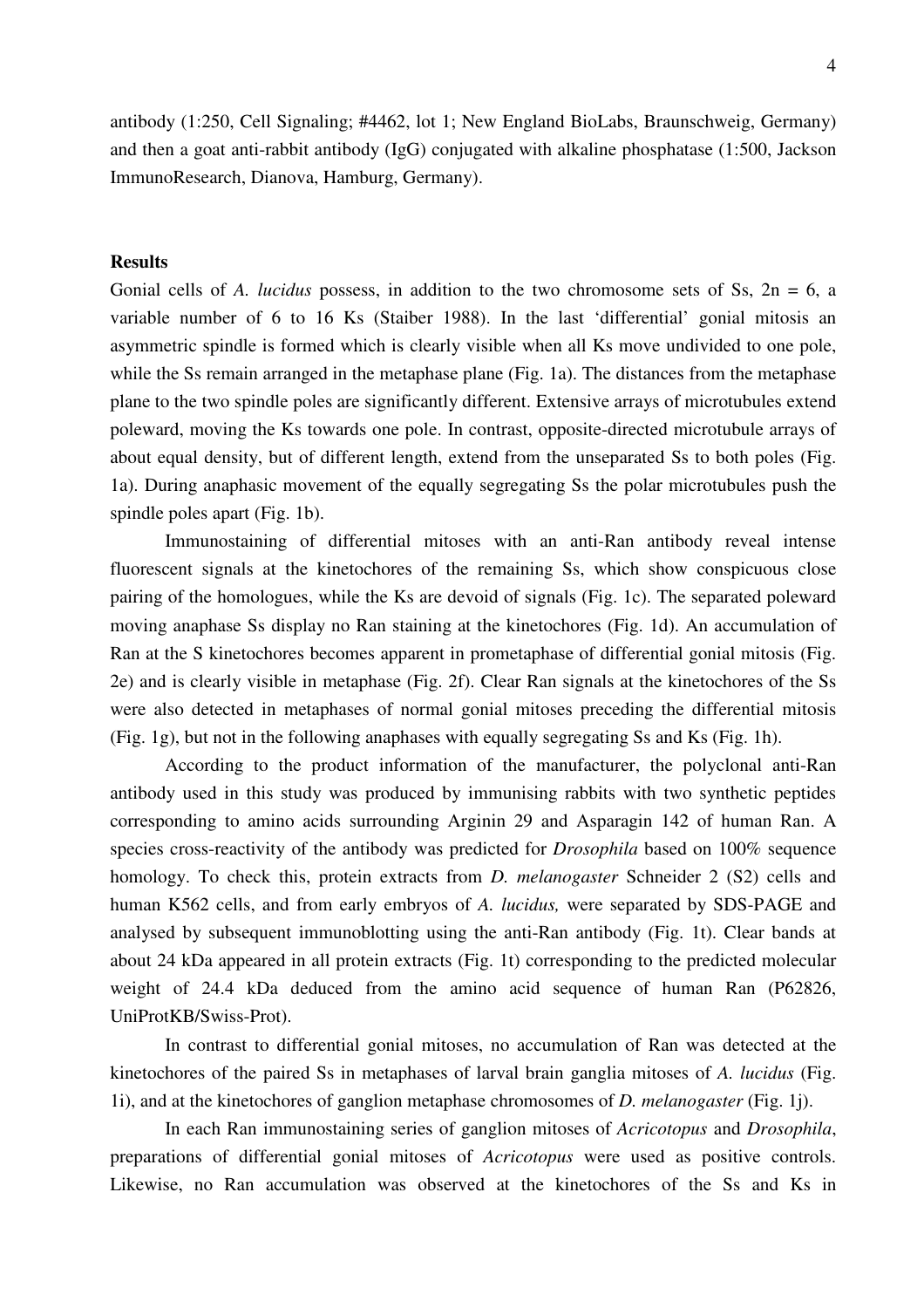spermatocyte metaphases I (Fig.1k) and metaphases II (Fig. 1l) of *A. lucidus,* and at the kinetochores of the metaphase-like condensed Ss in the connected aberrant spermatocytes (Fig. 1k, l).



**Fig. 1 a-f** Differential spermatogonial mitoses of *A. lucidus*. **a** Distribution of spindle microtubules visualised by Oregon Green labelled paclitaxel during monopolar migration of the unseparated Ks (*K*) and remaining Ss (*S*), and **b** during bipolar movement of the equally segregating Ss. Chromosomes are stained with DAPI and pseudocolored red. **c-s** Ran immunofluorescence staining. **c** Strong Ran accumulation is present at the kinetochores of the six Ss, which stay back in the metaphase plane and are closely paired (*I*-*III*), while the poleward (*arrowhead*) moving Ks exhibit no signals. **d** The equally segregating anaphase Ss are devoid of Ran signals. The weak fluorescent dots on the compact group of Ks arranged around the spindle pole and on the chromosome arm of one S are unspecific signals. **e** The Ss (*dots*) display clear Ran signals in prometaphase and **f** show strong accumulation of Ran at the kinetochores in metaphase of differential mitoses, in contrast to the Ks. Germ line-limited chromosome K9 (*9*) is associated with SI. **g, h** Normal spermatogonial mitoses preceding differential mitosis, in which Ss and Ks segregate equally. **g** Metaphase with Ran accumulation at the kinetochores of the Ss and **h** anaphase with unlabeled bipolar moving Ss and Ks. **i, j** The metaphase chromosomes in brain ganglia mitoses of *A. lucidus* (**i**) and *D. melanogaster* (**j**) exhibit no Ran accumulation at the kinetochores. **k** Kinetochores of Ss and Ks in metaphase I of a primary spermatocyte (*spI*) and **l** in metaphases II of secondary spermatocytes (*spII*) and of the Ss in the connected aberrant spermatocytes (*asp*) are devoid of Ran signals. **m**, **n** Differential mitoses showing the remaining strongly labelled Ss, and K9 with (**m**) and without (**n**) Ran signals at the kinetochore. K9 is partial paired with SI (*arrows*) and is drawn in direction to the other poleward (*arrowhead*) migrating Ks. **m** Some of the Ks exhibit some faint but unspecific fluorescent signals. **o**, **p** Differential mitoses with separated homologous SIs (*arrows*) clearly showing Ran labelling at the kinetochores of the two sister chromatids of each S. Chromosomes SI in **o** and SII in **p** were displaced by the preparation from the metaphase plane into the poleward moving group of Ks. **q-s** Sections with separated homologous Ss from differential mitoses clearly localising the Ran accumulation to the kinetochores. **q, r** Sections of **o** and **p**. **t** Immunoblot analysis of protein extracts of *A. lucidus* early embryos (*A*), human K562 cells (*H*), and *D. melanogaster* Schneider S2 cells (*D*) using the anti-Ran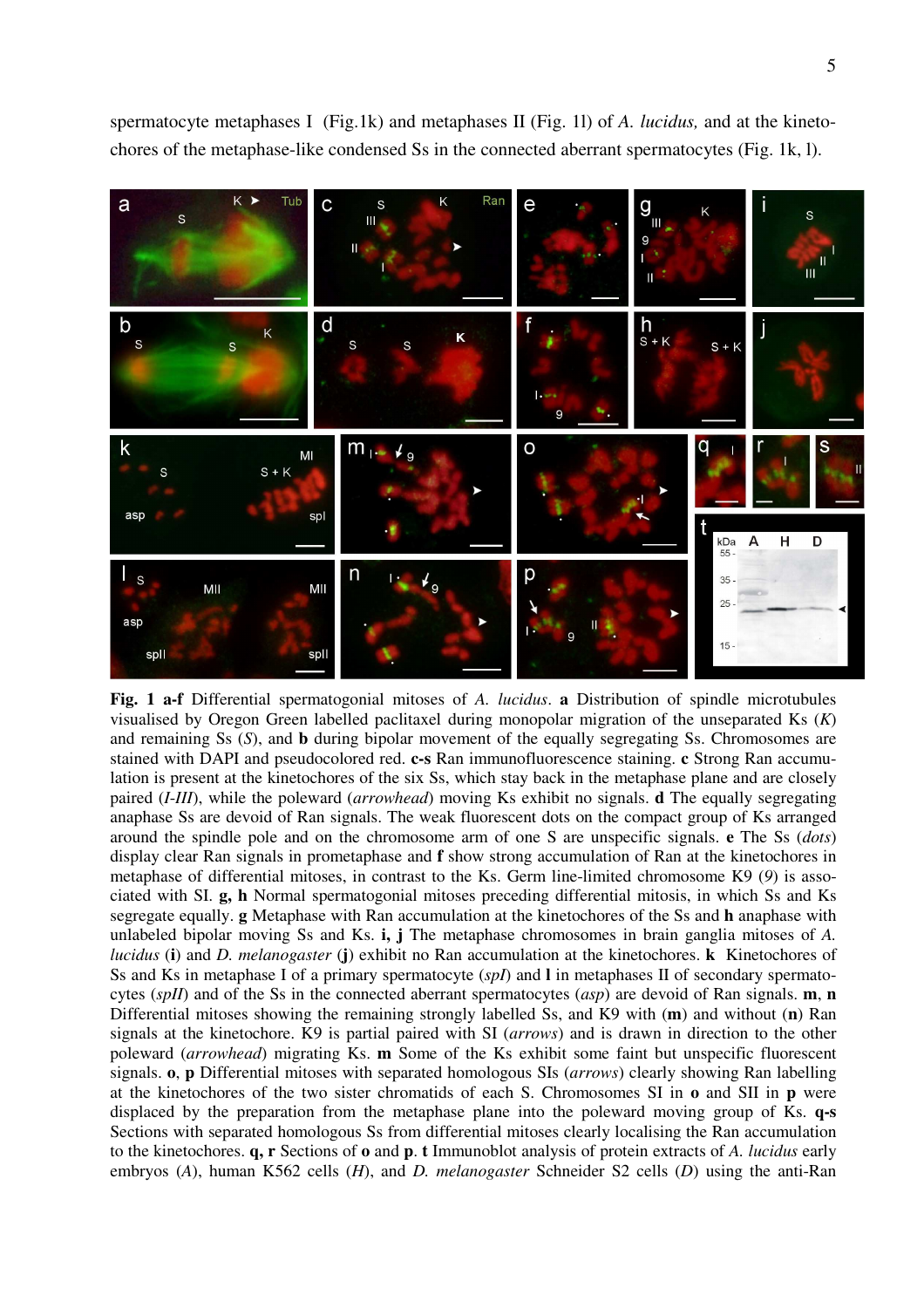6

antibody detected Ran at about 24 kDa (*arrowhead*) in all extracts. *Scale bars* represent 5 µm (**a**-**p**) and  $2 \mu m$  (q-s)

 In metaphases of differential mitoses (Fig 1f), and during monopolar migration of Ks (Fig. 1c, m-p), all Ss displayed clear Ran accumulation at the kinetochores but not the Ks, with exception of one special K, K9 (classification of the Ks in Staiber 1988). K9 is sometimes closely associated with SI (Fig. 1f, g) or stays back in the metaphase plane as the Ss (Fig. 1m, n, p), and shows partial pairing with SI (arrowheads in Figs. 1 m,n). In these cases some of the remaining K9s show clear Ran signals at the kinetochore (Fig. 1m, p). For example, in the immunostained preparation of Figure 1m in 25 of 31 well spread differential mitoses, the remaining Ss displayed strong Ran accumulation at the kinetochores; in 9 of the Ran-stained differential mitoses K9 was partially paired with SI and showed in two of these mitoses clear Ran signals at the kinetochores. An exceptional accumulation of Ran was detected at no other chromosomal sites than at the kinetochores. The weak fluorescent dots on some of the Ks in the gonial mitosis in Figure 1g, on some of the poleward moving Ks in the differential mitoses in Figures 1d and 1m, and on the chromosome arm of one anaphase S in Figure 1d are unspecific signals.

 Occasionally, the closely paired homologous Ss of differential mitoses could be separated from each other by strong pressure during squash preparation (arrows in Figs. 1o, p). Such immunostained Ss clearly demonstrate, that Ran is accumulated at the kinetochores of both sister chromatids of each of the Ss (Fig. 1q-s).

# **Discussion**

In mitosis a RanGTP concentration gradient surrounding the chromosomes in a cloud-like manner is formed by the catalytic activities of the chromatin-associated guanine nucleotide exchange factor RCC1, and Ran's GTPase activating factor RanGAP1, as visualised in mitotic *Xenopus* egg extracts and human cells (Kalab et al*.* 2002, 2006). High concentrations of RanGTP near the chromosomes cause the release of spindle assembly factors from inhibiting importincomplexes, inducing the nucleation and assembly of kinetochore and spindle microtubules (Dasso 2006; Tulu et al. 2006; Kalab and Heald 2008).

 Human Ran is an evolutionary well conserved 216 amino acid protein that shares, for example, 86% identity with the *D. melanogaster* Ran protein (isoform A, GenBank: AAF48008; Koizumi et al. 2001). The anti-Ran antibody used in this study clearly detected Ran in Western blots of protein extracts from human and *Drosophila* cells, and from *Acricotopus* early embryos (Fig. 1t). For *Drosophila* embryos Silverman-Gavrila and Wilde (2006) estimated the amount of Ran at 0.06% of total embryonic protein, by comparing bands of known concentrations of recombinant Ran with the Ran bands of embryo protein extracts in Western blots.

 Deviating from the established concentration gradient of RanGTP centered around the chromosomes in the present study a specific and strong accumulation of Ran was immunolocalised at the kinetochores of the Ss in prometaphases and metaphases of normal gonial and differential gonial mitoses of *A. lucidus*. Most likely, the guanine nucleotide-bound state of the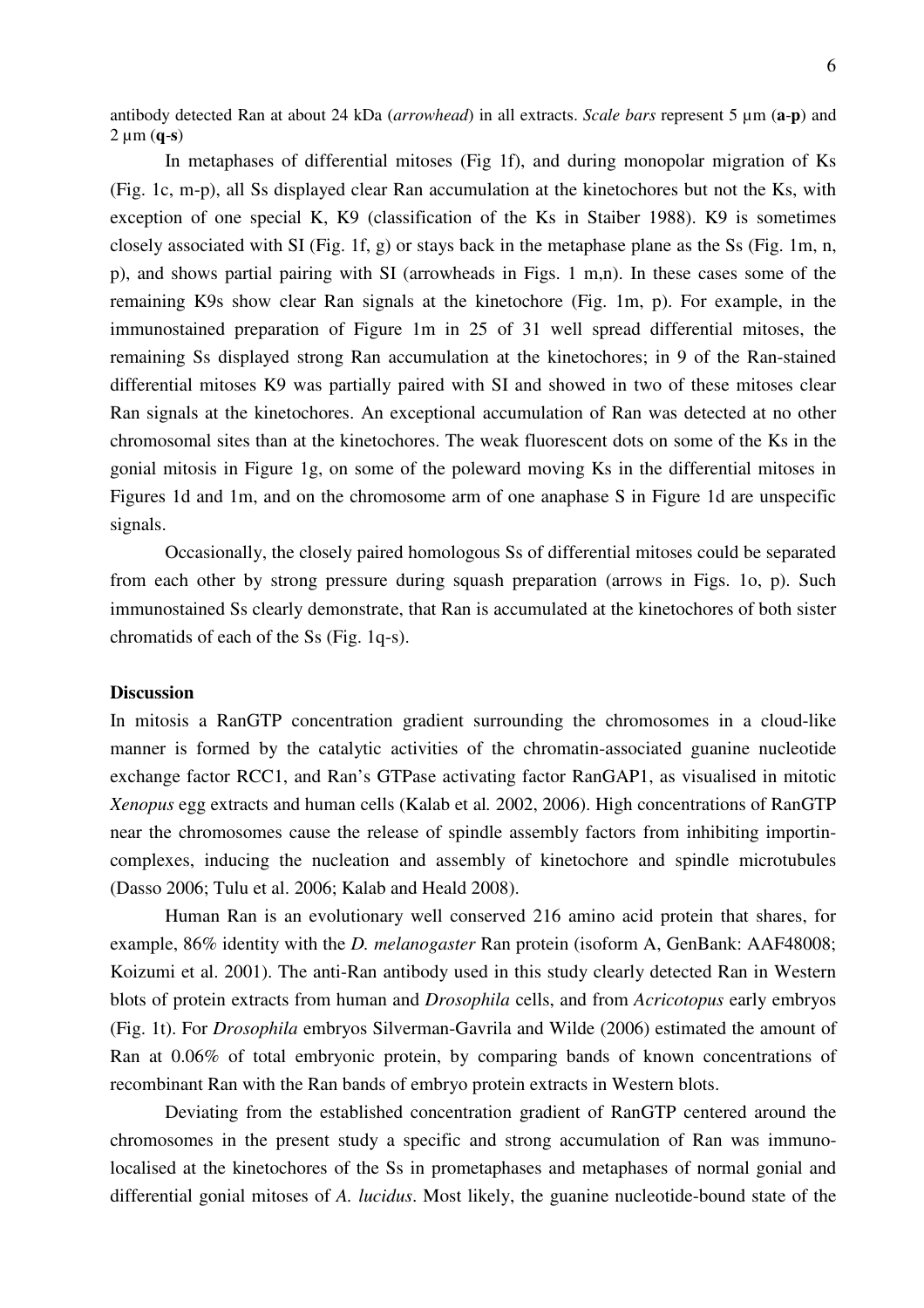7

immunodetected Ran is RanGTP. Kinetochores of mitotic chromosomes from spermatogonial divisions of *A. lucidus* exhibit a typical trilaminar structure with microtubules attached to the outer layer, as determined on ultrathin sections in the transmission electron microscope (Staiber 2008).

 In experiments with nocodazole-treated human cells Torosantucci et al. (2008) observed a local accumulation of RanGTP at kinetochores in prometaphases before and immediately after release from a nocodazole block, that had induced microtubule disassembly. For the detection, a conformational antibody that specifically recognises the GTP-bound form of Ran was used (Richards et al.1995). Five minutes after drug removal during early microtubule regrowth distinct RanGTP signals, but of much lower intensity, were still detectable at the kinetochores. Torosantucci et al (2008) concluded that a certain accumulation of RanGTP at the kinetochores is necessary before the onset of microtubule nucleation, but that in nocodazole-treated cells the absence of microtubules inhibits the aggregation of the GTPase activating protein RanGAP1 near the kinetochores (Joseph et al. 2002), leading to the observed abundant accumulation of RanGTP at the kinetochores.

 Another case of a specific accumulation of Ran at kinetochores, but occurring in mitoses of untreated cells, was reported for *Caenorhabditis elegans*, a species possessing holocentric chromosomes (Bamba et al 2002). There, in late metaphases of early embryonic divisions, a clear Ran immunostaining was detected at 'the outer edges of each chromosome, which correspond to kinetochore regions' (Bamba et al. 2002).

 In differential mitosis of *A. lucidus* one special K, K9, sometimes displayed the same specific Ran accumulation at the kinetochores as the Ss, when remaining in the equatorial plane together with the Ss, and showed close association or even partial pairing with SI (Fig. 1m). K9 has developed from SI during evolution as demonstrated by fluorescence in situ hybridisation using chromosome painting probes of the three Ss, and shares, as the only K, highly repeated centromere specific DNA sequences with the Ss (Staiber et al. 1997, Staiber and Schiffkowsky 2000; Staiber 2012). This S-like composition of the K9 centromere is possibly responsible for the occasionally observed kinetochore accumulation of Ran, and the S-like behaviour of K9 in differential mitosis.

 One characteristic feature of differential mitosis is that the Ks congregate in the metaphase plane as the Ss do, but do not separate and migrate as the first to only one spindle pole. The remaining unseparated Ss are attached with dense bundles of kinetochore microtubules oriented to both spindle poles, as shown in Figure 1a. This indicates that during monopolar migration of the Ks the spindle assembly checkpoint is still active for the Ss, preventing the activation of the APC/C (anaphase promoting complex/cyclosome) and the release of separase. The first event after arrival of the Ks at the pole is spindle checkpoint inactivation, and the S sister chromatids are then separated and segregate equally. How this feedback is regulated is unknown.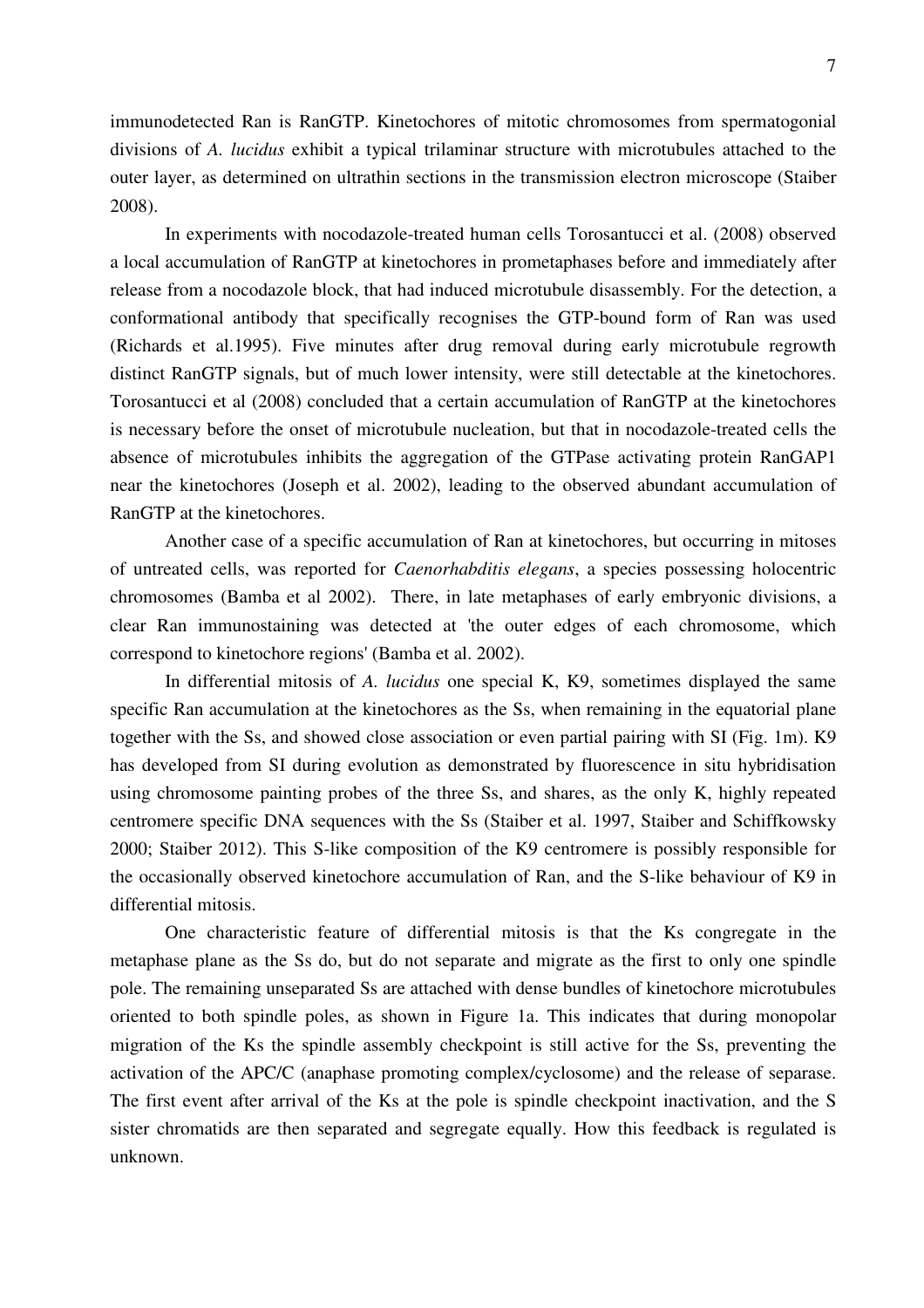Most likely there is a connection between the strong Ran accumulation at the kinetochores of the Ss, as detected in the normal and differential gonial mitoses, and events specifically occurring during the unequal differential mitosis, since such a kinetochore enrichment of Ran was not observed on the Ss in brain ganglion mitoses or in spermatocyte metaphases I and II of *A. lucidus*, and likewise not on ganglion metaphase chromosomes of *D. melanogaster* (Fig. 1i-l).

 One obvious explanation is that in differential mitosis the high Ran concentration at the kinetochores of the remaining Ss stabilises the kinetochore microtubules: and although the Ss are arranged in the metaphase plane and have reached a bipolar orientation, with kinetochores being under tension (Fig. 1a), this prevents the inactivation of the spindle assembly checkpoint during monopolar migration of the undivided Ks and so blocks an unequal segregation of the Ss. Such high levels of RanGTP at the kinetochores of the Ss may result from a locally increased concentration or activity of Ran's guanine exchange factor RCC1 (Halpin et al. 2011), or by a lower kinetochore recruitment of RanGAP, which mediates, as mentioned before, the GTPhydrolysis of Ran (Roscioli et al. 2012). Recently, Lee et al. (2012) demonstrated that in mitosis RanGTP also regulates, via Aurora B kinase, the stability of kinetochore microtubule attachments after chromosome congression in the metaphase plane, and that high RanGTP concentrations, are necessary to maintain stable attachments. On the other hand, Arnaoutov and Dasso (2003) could inactivate the spindle checkpoint in *Xenopus* egg extracts with experimentally elevated levels of RCC1, and as a probable result of this by raised RanGTP levels, and concluded 'that mitotic checkpoint arrest can be eliminated by an increased GTP binding status of Ran'. The differential effects of Ran on mitotic progression in these cases might be explained by concentration-dependent different modes of action of Ran.

 In the regular gonial mitoses prior to the differential mitosis the kinetochores of the sister chromatids of Ss and Ks are bi-oriented and under tension at metaphase (amphitelic microtubule attachments), separate from each other and move to opposite spindle poles. This indicates that the spindle assembly checkpoint supervises here the Ss and Ks. For an unseparated monopolar moving K in differential mitosis it is not known if microtubules emanating from the one spindle pole are attached to only one of the sister kinetochores (monotelic) or to both (syntelic). In both cases no opposite tension forces act on the K sister kinetochores and they do not separate. One can only speculate whether the spindle assembly checkpoint also interacts with the Ks in differential mitosis.

 Certainly, it can be assumed that elevated RanGTP levels are also necessary around the kinetochores of the Ks in normal and differential gonial mitoses as well as of the Ss in ganglion mitoses to induce microtubuli nucleation, but possibly the Ran concentration is much lower in comparison with the Ran accumulation at the S kinetochores so that in these cases Ran is not detectable with the immunofluorescence sensitivity achieved in this study.

 The migration of all Ks as unseparated sister chromatids to only one pole in the last gonial mitosis compensates for the elimination of about half of the Ks in the first gonial mitosis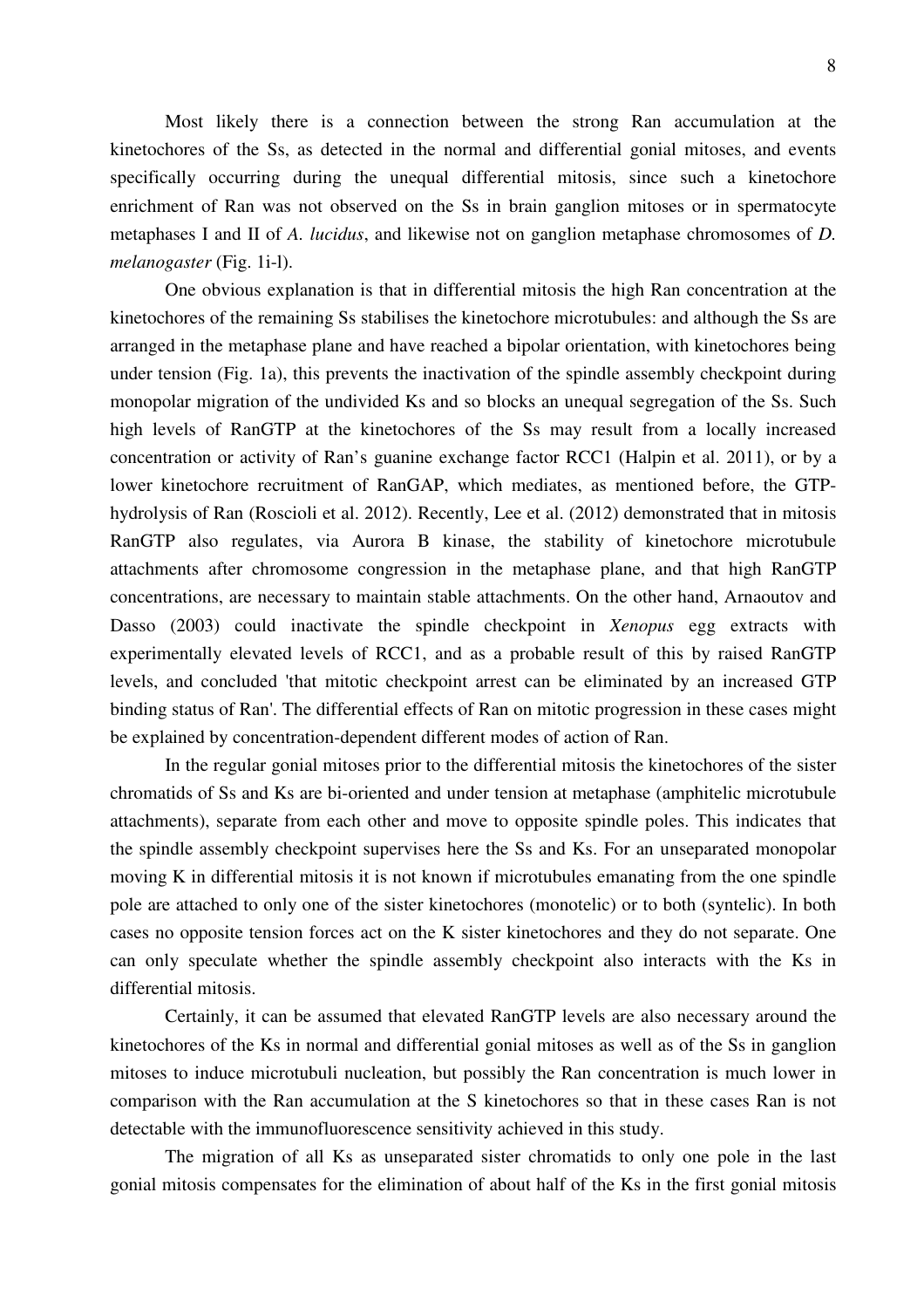of the primordial germ cell (Bauer and Beermann 1952; Redi et al. 2001). This upregulation of the number of Ks is therefore indispensable for the continuance of the Ks in the germ line of *A. lucidus*. In addition, this kind of doubling of the Ks ensures that in the following meiosis each of the Ks has a homologue as a pairing partner.

 It is not clear why an accumulation of Ran at the S kinetochores was found not only in the unequal differential gonial mitosis, but already in the previous normal gonial mitoses, in which Ss and Ks segregate equally (Fig. 1g, h). One can suppose, that the Ran-dependent mechanism ensuring an equal segregation of the Ss is generally active in all gonial mitoses of *A. lucidus.*

 In summary, the unusual accumulation of Ran detected at the kinetochores of the remaining Ss in differential gonial mitosis strongly supports the idea that Ran is involved in a mechanism that prevents the inactivation of the spindle assembly checkpoint of the Ss until the unseparated Ks have arrived at the spindle pole, thereby ensuring the equal segregation of the Ss. This guarantees that the germ line cells entering into meiosis contain two complete sets of Ss and of Ks, which in turn is essential for the correct process of meiosis.

**Acknowledgements** The author thanks Prof. Anette Preiss and Hannes Schmid, University of Hohenheim, for support, and Prof. Neil Jones, Biological Sciences, Aberystwyth University, Wales, for helpfull suggestions and corrections to the manuscript. This work was supported by a grant of the Deutsche Forschungsgemeinschaft (Sta 462/5-1).

**Conflict of interest** The author declares that he has no conflict of interest.

#### **References**

Arnaoutov A, Dasso M (2003) The Ran GTPase regulates kinetochore function. Dev Cell 5:99-111

- Bamba C, Bobinnec Y, Fukuda M, Nishida E (2002) The GTPase Ran regulates chromosome positioning and nuclear envelope assembly in vivo. Curr Biol 12:503-507
- Bantock CR (1970) Experiments on the chromosome elimination in the gall midge, *Mayetiola destructor*. J Embryol Exp Morph 24:257-286
- Bauer H, Beermann, W (1952) Der Chromosomencyclus der Orthocladiinen (Nematocera, Diptera). Z Naturforsch 7b:557–563
- Carazo-Salas RE, Guarguaglini G, Gruss OJ, Segref A, Karsenti E, Mattaj IW (1999) Generation of GTPbound Ran by RCC1 is required for chromatin-induced mitotic spindle formation. Nature 400:178- 181
- Casanova CM, Rybina S, Yokoyama H, Karsenti E, Mattaj IW (2008) Hepatoma up-regulated protein is required for chromatin-induced microtubule assembly independently of TPX2. Mol Biol Cell 19:4900-4908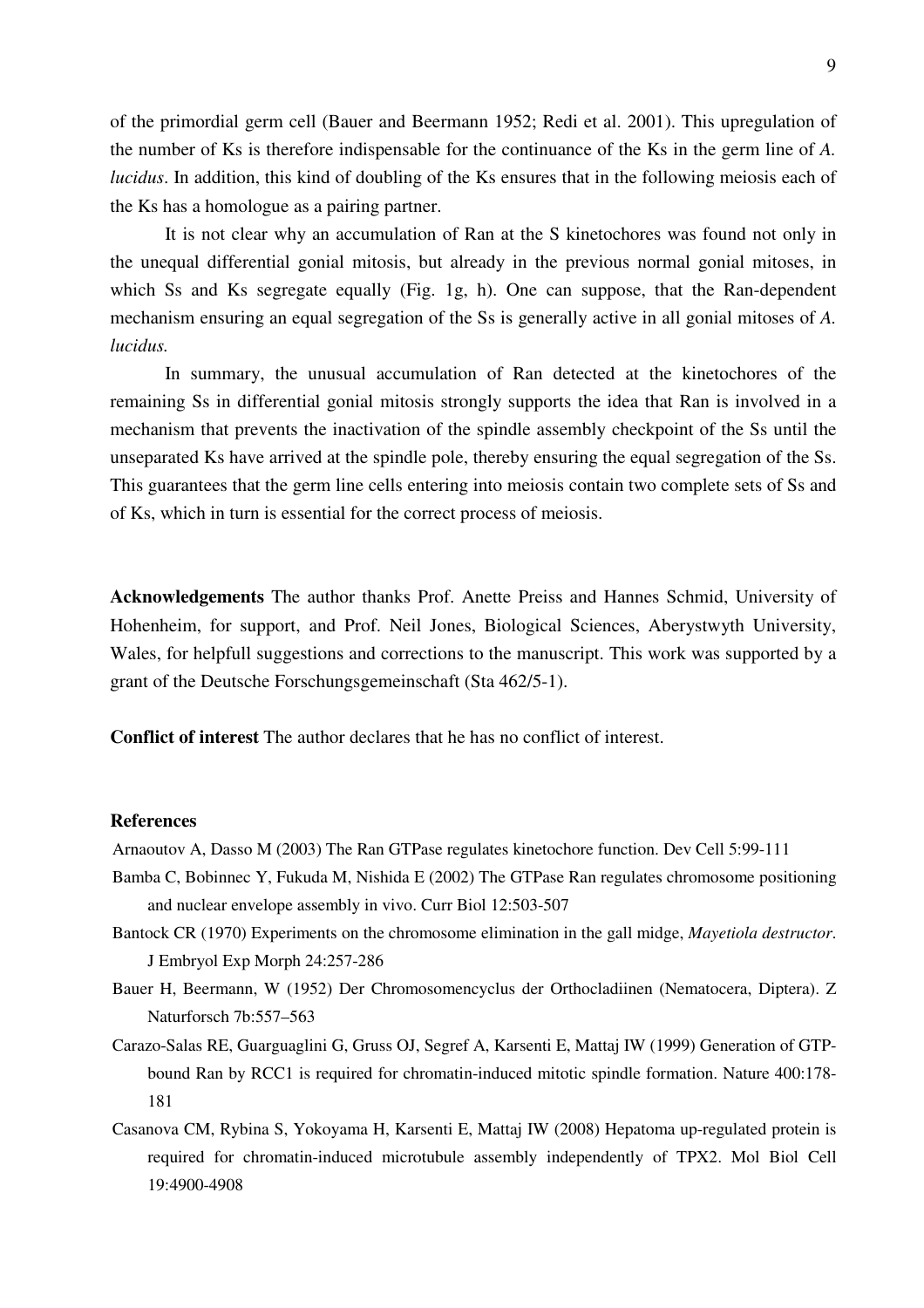- Clarke PR, Zhang C (2008) Spatial and temporal coordination of mitosis by Ran GTPase. Nat Rev Mol Cell Biol 9:464-477
- Dasso M (2006) Ran at kinetochores. Biochem Soc Trans 34:711-715
- Gruss OJ, Carazo-Salas RE, Schatz CA, Guarguaglini G, Kast J, Wilm M, Le Bot N, Vernos I, Karsenti E, Mattaj IW (2001) Ran induces spindle assembly by reversing the inhibitory effect of importin  $\alpha$ on TPX2 activity. Cell 104:83-93
- Halpin D, Kalab P, Wang J, Weis K, Heald R (2011) Mitotic spindle assembly around RCC1-coated beads in *Xenopus* egg extracts. PLoS Biol 9:e1001225
- Joseph J, Tan SH, Karpova TS, McNally JG, Dasso M (2002) Sumo-1 targets RanGAP1 to kinetochores and mitotic spindles. J Cell Biol 156:595-602
- Kalab P, Weis K, Heald R (2002) Visualization of a Ran-GTP gradient in interphase and mitotic *Xenopus* egg extracts. Science 295:2452-2456
- Kalab P, Pralle A, Isacoff EY, Heald R, Weis K (2006) Analysis of a RanGTP-regulated gradient in mitotic somatic cells. Nature 440:697-701
- Kalab P, Heald R (2008) The RanGTP gradient a GPS for the mitotic spindle. J Cell Sci 121:1577-1586
- Koizumi, K, Strivers C, Brody T, Zangeneh S, Mozer B, Odenwald WF (2001) A search for *Drosophila*  neural precursor genes identifies ran. Dev Genes Evol 221:67-75
- Lee Y-P, Wong C-H, Chan K-S, Lai S-K, Koh, C-G, Li H-Y (2012) *In vivo* FRET imaging revealed a regulatory role of RanGTP in kinetochore-microtubule attachments via Aurora B kinase. PLoS ONE 7:e45836
- Redi CA, Garagna S, Zacharias H, Zuccotti M, Capanna E (2001) The other chromatin. Chromosoma 110:136-147
- Richards SA, Loundsbury KM, Macara IG (1995) The C terminus of the nuclear RAN/TC4 GTPase stabilizes the GTP-bound state and mediates interactions with RCC1, Ran-GAP, and HTF9A/RanBP1. J Biol Chem 270:14405-14411
- Roscioli E, Di Francesco L, Bolognesi A, Giubettini M, Orlando S, Harel A, Schinina ME, Lavia P (2012) Importin-ß negatively regulates multiple aspects of mitosis including RANGAP1 recruitment to kinetochores. J Cell Biol 196:435-450
- Silljé HHW, Nagel S, Körner R, Nigg EA (2006) HURP is a Ran-importin β-regulated protein that stabilizes kinetochore microtubules in vincinity of chromosomes. Curr Biol 16:731-742
- Silverman-Gavrila RV, Wilde A (2006) Ran is required before metaphase for spindle assembly and after metaphase for chromosome segregation and spindle midbody organization. Mol Biol Cell 17:2069- 2080
- Staiber W (1988) G-banding of germ line limited chromosomes in *Acricotopus lucidus* (Diptera, Chironomidae). Chromosoma 97:231-234
- Staiber W (2000) Immunocytological and FISH analysis of pole cell formation and soma elimination of germ line-limited chromosomes in the chironomid *Acricotopus lucidus*, Cell Tissue Res 302:189- 197